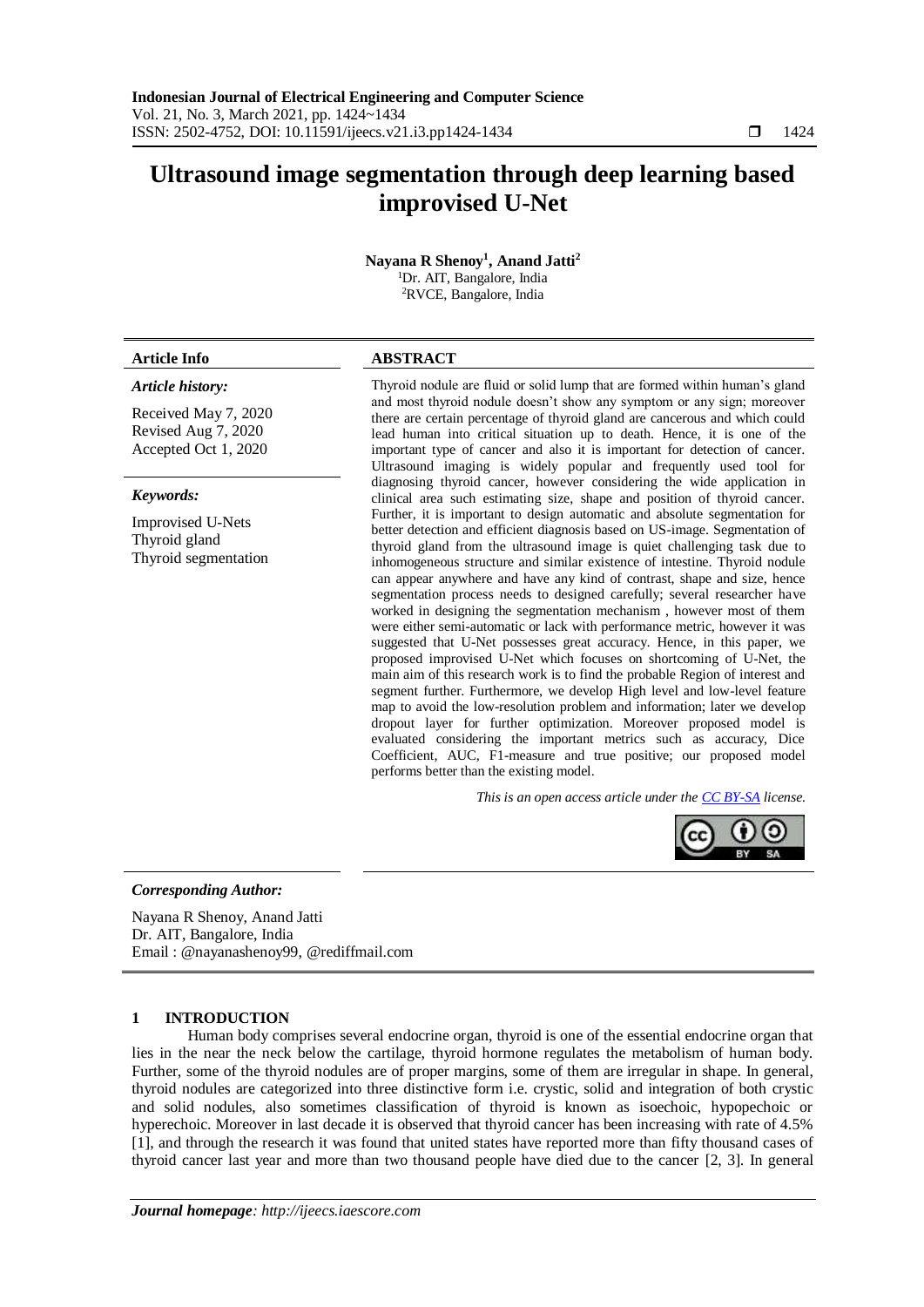thyroid nodules are benign with 4.5-6% of malignancy, hence researcher and radiologist recommends screening process.

Moreover, Ultrasonography is of the important and popular tool to evaluate the thyroid nodule. Ultrasonography is mainly used due to its cost effective and high sensitivity occurrence. However, it requires clinical experience of radiologists to identify the thyroid cancer since the radiologists performs the diagnosis based on the nodule characteristics and this makes very much challenging for thyroid cancer detection. Hence, several researcher work on computer added design aka CAD to automatically classify the thyroid nodules. In general CAD comprises three component i.e. detection of nodule, image feature extraction and classification. Detection of nodule is carried through process known as segmentation, segmentation is the process of finding probable ROI (region of interest). Moreover, deep learning methodology provides the improvisation in image processing, Figure 1 shows the general process of segmentation. Further, it is divided into five blocks, first block shows ultrasound image in second block the region is identified later in third block model is trained using the any deep learning methodology. Once the model is trained then it is segmented and the output is given, several methodologies [4-7].



Figure 1. General procedure for segmentation

Segmentation is one of the important role for detecting the nodules and generating the ROI (region of interest) in thyroid ultrasound images; moreover absolute segmentation of thyroid nodule helps in achieving better performance in CAD model. However, segmentation is one of the challenging task as manual segmentation are time consuming and differs from huge variability. Some of the researcher have proposed semi-automatic segmentation for ultrasound image, however it solves only the partial problem as it still requires human interaction and this further causes in widespread application of CAD model in thyroid US-image [8]. Driven by the clinical requirement and demand in application it becomes top most priority to develop the full automatic method; further researcher have focused on active contour based mechanism to be applied on either level set form or parametric form [9]. Although active contour helps in finding the probable region, it is totally dependent on pre-processing and initialization, this possesses high error rate of learning if pre-processing fails. Other researcher have also developed conventional learning method, however these worked in parts and fail to achieve absolute segmentation since most of the method are based on the handcrafted features. Extracting the feature is another complicated task which requires selecting feature and integrating feature through classifier.

In any image processing technique segmentation plays an important role as inaccurate segmentation might lead to misdiagnoses, especially which are boundary based. Moreover accurate segmentation is considered as the basis of difference between malignant and benign, further thyroid gland segmentation is basic need for estimation of thyroid volume. Thyroid volume is used for analyzing the secretion of thyroid hormone, this needs to be considered as priority as it helps in finding the thyroid abnormality. However clinically it is highly improbable for estimating these characteristics through humans. Hence, segmentation is very important in gland segmentation and nodule segmentation. Moreover Ultrasound Image segmentation has been part of research from past few decades and most of them were machine learning based as machine learning performs better than any traditional model, However machine learning method does face some serious issue such as these method requires adequate amount of marked dataset and it takes lot of time to train the model. Considering these facts we have developed a segmentation model to find the region of interest. The contribution of this research are highlighted through the below points.

- a) At first we address issue of conventional U-Net architecture, these issue includes the problem of low image resolution, high resolution and optimization in number of pooling
- b) We propose an improvised U-net for thyroid cancer image segmentation, the main aim of proposed model is to find the ROI.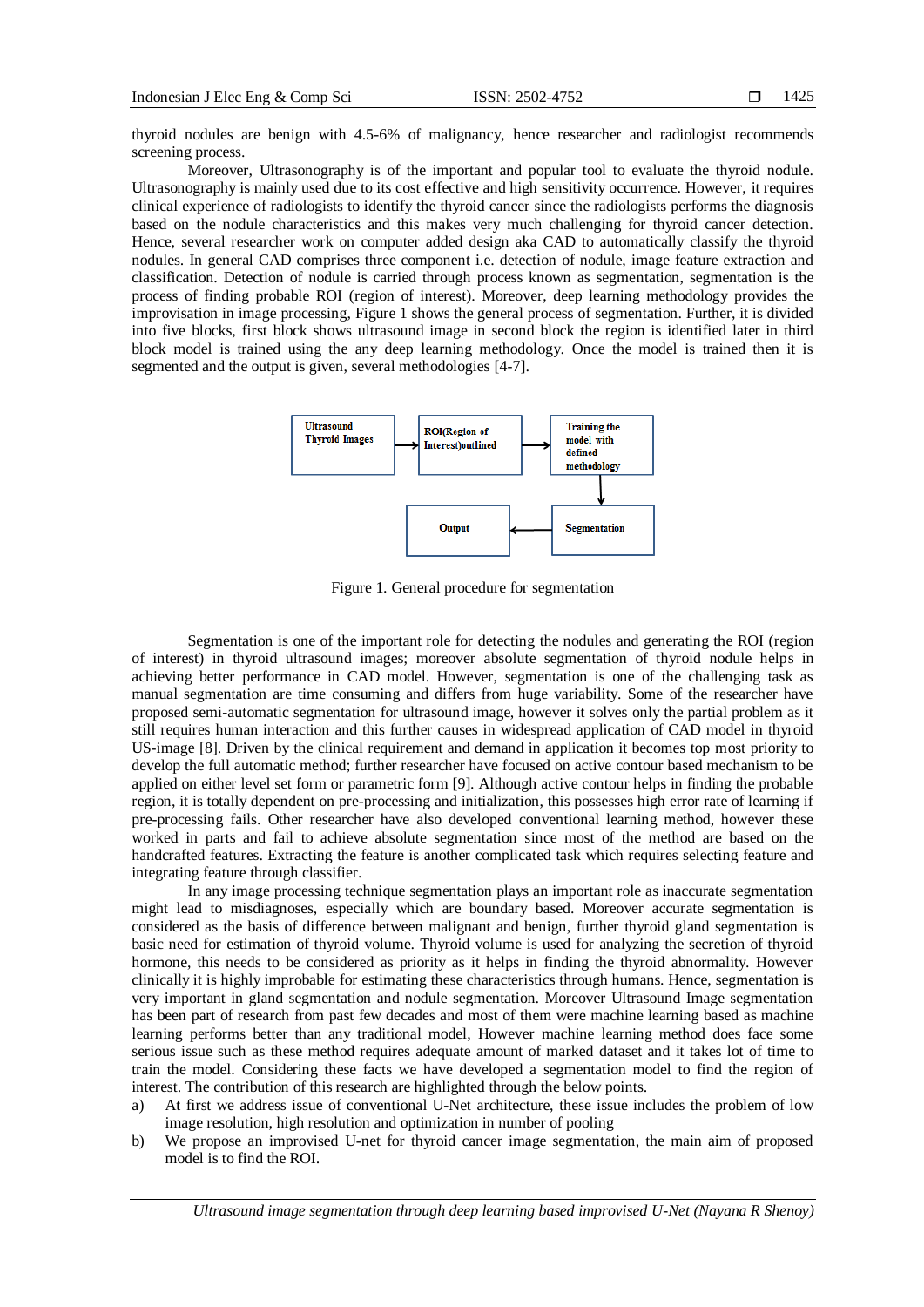- c) Improvised U net focuses on achieving the High level feature map and low level feature map to avoid the resolution problem occurred in basic U-Net architecture.
- d) Further in order to achieve the better performance optimization is carried out through dropout layer
- e) Proposed model is evaluated considering standard dataset.
- f) Further Improvised U-Net is evaluated considering performance metric such as Dice Coefficient and truth positive rate.

This research work has been designed in a standard work, as first section involves background about thyroid, thyroid cancer and its various aspect, further in the same section we highlight the shortcoming of some of the existing segmentation model. Further, in same section we discuss motivation and contribution of this research work. Second section discuss the overall Improvised U-net model along with its mathematical formulation, Improvised U-Net is evaluated in third section considering various performance metrics.

# **2 RELATED WORK**

According to different segmentation targets, the studies of thyroid ultrasound image segmentation are divided into two directions, namely, thyroid gland segmentation and thyroid nodule segmentation. Although the targets of the two segmentation applications are different, the method categorizations of the two segmentation applications are roughly the same. In [10], compared all the three segmentation method which includes LRAC (localized region) [11], ACWE and DRLSE (distance regularized) [12]; LRAC used local parameter for constructing energy function for segmentation, in here background and foreground considering the small local areas; here each point is considered in separate way for optimizing the local energy. DRLSE helps in utilizing the external energy and distance regularization term for achieving the desired edges through contour; further they implied the these three model to segment the thyroid ultrasound images. Further, it is observed that LRAC observed the shortest iteration with better accuracy, however they did not give the evaluation results in case of thyroid gland in US-image; similar case was observed in [13]. Few researcher used graph cut [14] for segmenting the thyroid US-image, graph cut is popular and important optimization algorithm which associate the segmentation problem with the min-cut problem; however this method was based on semi-automatic method and further it requires manual sketch of background and foreground in USimage. Moreover, graph cut model is used for segmenting the 1416 2D images and dce coefficient as considered for evaluation and achieves 76.5%. In [15], developed an automatic segmentation method for multiple organs, which was mainly based on echogenicity similarity, however it failed miserably due to its accuracy issue. In recent some of the method like [16] developed U-net based CNN and achieves the dice coefficient of 0.876, it was better than their traditional approach, further [17] which was another U-net based CNN and achieves poor results of dice coefficient value of 0.538 considering thyroid gland. They used radial based-NN and patch based classification is used for training and achieves the accuracy of 96.52, however the result was mainly based on selected images. In [18], developed another automatic method which showed that manual tracing is better for segmentation and does provide the better understanding of methodology due to tracing, however it requires highly experienced radiologists [19, 20] developed an automatic method for segmenting the thyroid glands in 2D images, this method was named on RBFNN. Further 3D thyroid volumes were estimated based on 2D image. Here segmentation is considered in four step i.e. Image enhancement and probable region identification, extracting features and training RBFNN along with thyroid recovery. Moreover Image processing was carried out to speckle noise and enhance the ultrasound image and hence reduce the computation amount. Furthermore, in few methods 2D thyroid ultrasound image, vertical projection is carried out to for locating the probable region. It used AWMF and morphological operation is proposed for speckle noise reduction, further gray level compensation is used for contrast adjusting between the thyroid and background. They applied six texture feature which includes mean, variance, coefficient, histogram and block difference and intensity difference. RBFNN comprises three layers namely input layer, hidden layer and output layer [21] adopted the segmentation of thyroid gland based on the machine learning methods and support vector machine, here the whole segmentation was parted into two distinctive parts i.e. thyroid gland segmentation and nodule recognition. Thyroid gland segmentation contains three parts i.e. image enhancement, speckle noise and increasing the image quality [22]. Proposed FNN for segmentation purpose, here nine different features were considered which includes the thyroid gland region, histogram energy, histogram kurtosis, histogram skewness, histogram entropy, histogram variance standard deviation, mean, HAARV and HAARM, their accuracy was better, however they considered only limited set of images. In [23], developed a method which was trained with supervised learning algorithm for constructing the classifier, the main drawback was that it was tested on dataset of 5 images [24]. Proposed U-net model to segment the whole segment considering encoder and decoder, here encoder is responsible classifying and identifying the ultrasound image pixel and decoder was used for finding the specific part of the location. Here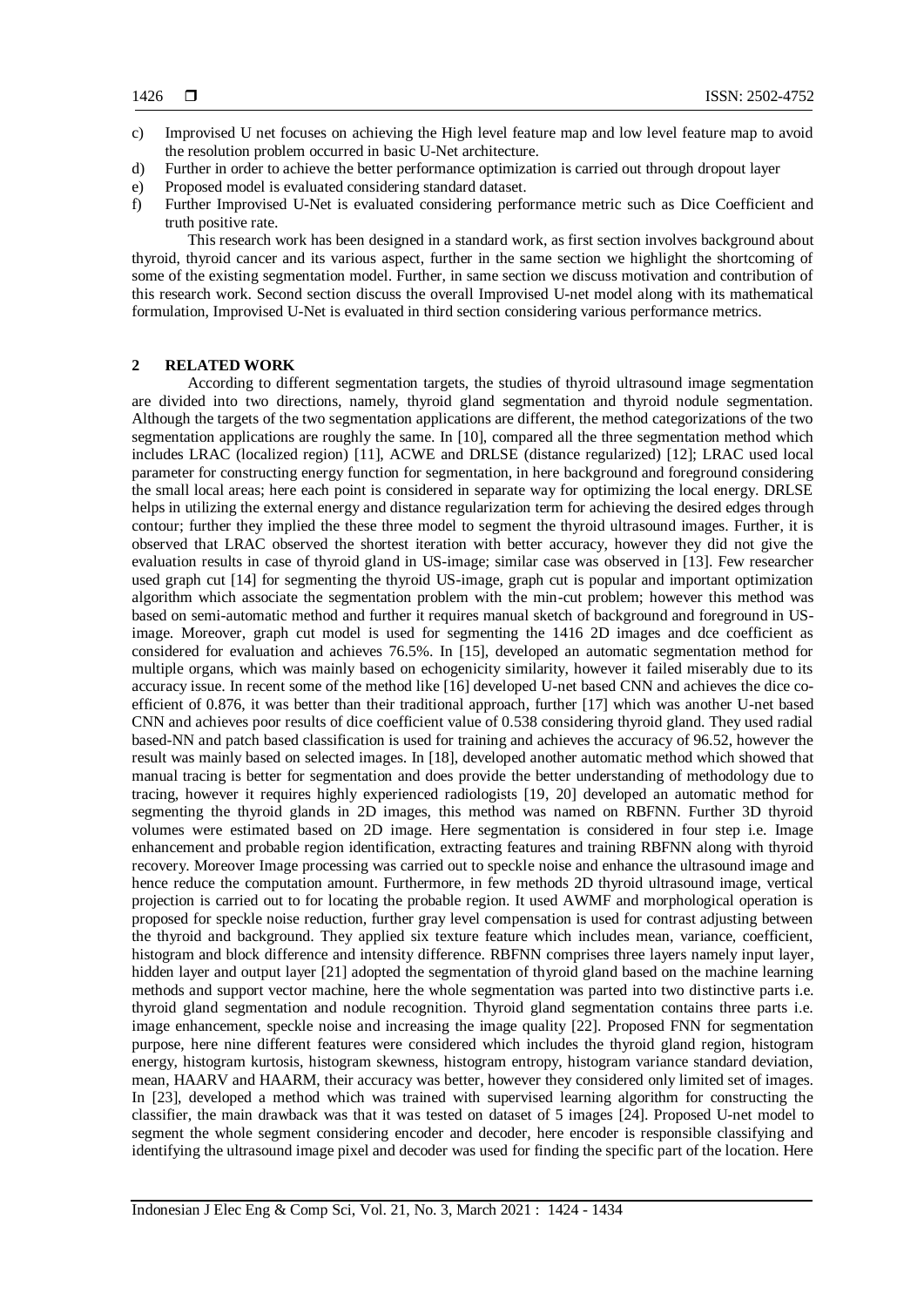to avoid the overfitting data augmentation is carried out, this model considers the fair amount of data for model evaluation and achieves better than the other model.

# **3 PROPOSED METHODOLOGY**

Segmentation is one of the primary steps in identification of thyroid cancer, further U-Net has gained popularity due to its capability of analysing the biomedical image and promises better efficiency. However, conventional U-Net architecture has several drawbacks. Main drawback is low-resolution image information in designed feature maps, this directly effects the efficiency of the model. Other drawback is it is very difficult to optimize the pooling operations, hence to avoid such issue we developed Improvised U-net where apart from the conventional U-net two feature map are designed namely high level and low level which helps in avoiding the low resolution issue. In here at first we design the U Net which is biomedical architecture of convolution neural network, later two feature maps are designed.

# **3.1. Preliminaries**

U-net has Convolution layer, which comprises two operations i.e. Convolution and activation along with pooling; convolution layer reduces the computational complexities through distributing kernel coefficient for each feature map. Further, it generates various features in spatial domain and each layer has several kernels. Moreover, output of convolution layer and pooling in fully connected layer is computed in fully connected network. Fully connected network is given in the below,

$$
e^{k} = \{e_1^{k}, e_2^{k}, \dots, e_{m_k}^{k}\}\tag{1}
$$

Similarly kernel is given as,

$$
\mathcal{Y}^{k} = \{y_{1}^{k}, y_{2}^{k}, \dots, y_{m_{k}}^{k}\}\tag{2}
$$

And bias value is given as,

$$
\mathcal{D}^k = \{D_1^k, D_2^k, \dots, D_{m_k}^k\}
$$
\n<sup>(3)</sup>

Activation in the kth layer is given in the below.

$$
e_l^k = h\left(\mathcal{D}_l^k + \mathcal{Y}_l^k \otimes \mathcal{F}(\mathcal{E}^{l-1})\right) \in \mathcal{E}^k, 1 \le k \le L_{j,\,l} \tag{4}
$$

$$
e^k \equiv \mathcal{E}^k(\mathcal{F}(e^{k-1}); \delta^k), 1 \le k \le n
$$
\n<sup>(5)</sup>

In the above equation,  $\otimes$  indicates the convolution operator,  $h()$  indicates the activation function,  $\mathcal F$ () indicates down sample pooling as pooling helps in handling the global feature  $\delta^k$  indicates parameter set of kth layer. Moreover, translation variance from pooling helps in reducing the number of parameter. Further PReLU is employed for activation and given in the next section.

# **3.1.1. Activation through PReLu**

An activation function can be defined as,

$$
h(v) = \begin{cases} v \text{ if } v \text{ is greater than zero} \\ Av \text{ if } v \text{ is less than or equal to zero} \end{cases}
$$
 (6)

 $\alpha$  indicates non-linear activation input, h is non-linear activation, further to control coefficient of negative slope , Α is used as the coefficient controlling; I indicates the variation of non-linear activation on the various channels. Moreover, in case if Α is zero then it acts as ReLU, however when Α is learnable parameter then it acts as PReLU (Parametric ReLU). We formulate the PReLU equation through below.

$$
h(v) \equiv A \min(0, v) + \max(v, 0) \tag{7}
$$

A Is parameter which range between 0 and 1; final output  $(\mathcal{K}; \delta)$  of given feed forward is given as,  $(\mathcal{K}; \delta) = \tilde{e}^{2k-1} \left( \cdots e^{k+1} \left( e^k (\cdots e^2 (j; \delta^1); \delta^2) \cdots; \delta^2 \right) \right)$  $\delta^{n+1})\cdots$ ;  $\delta^{2n-1}$  $\qquad \qquad (8)$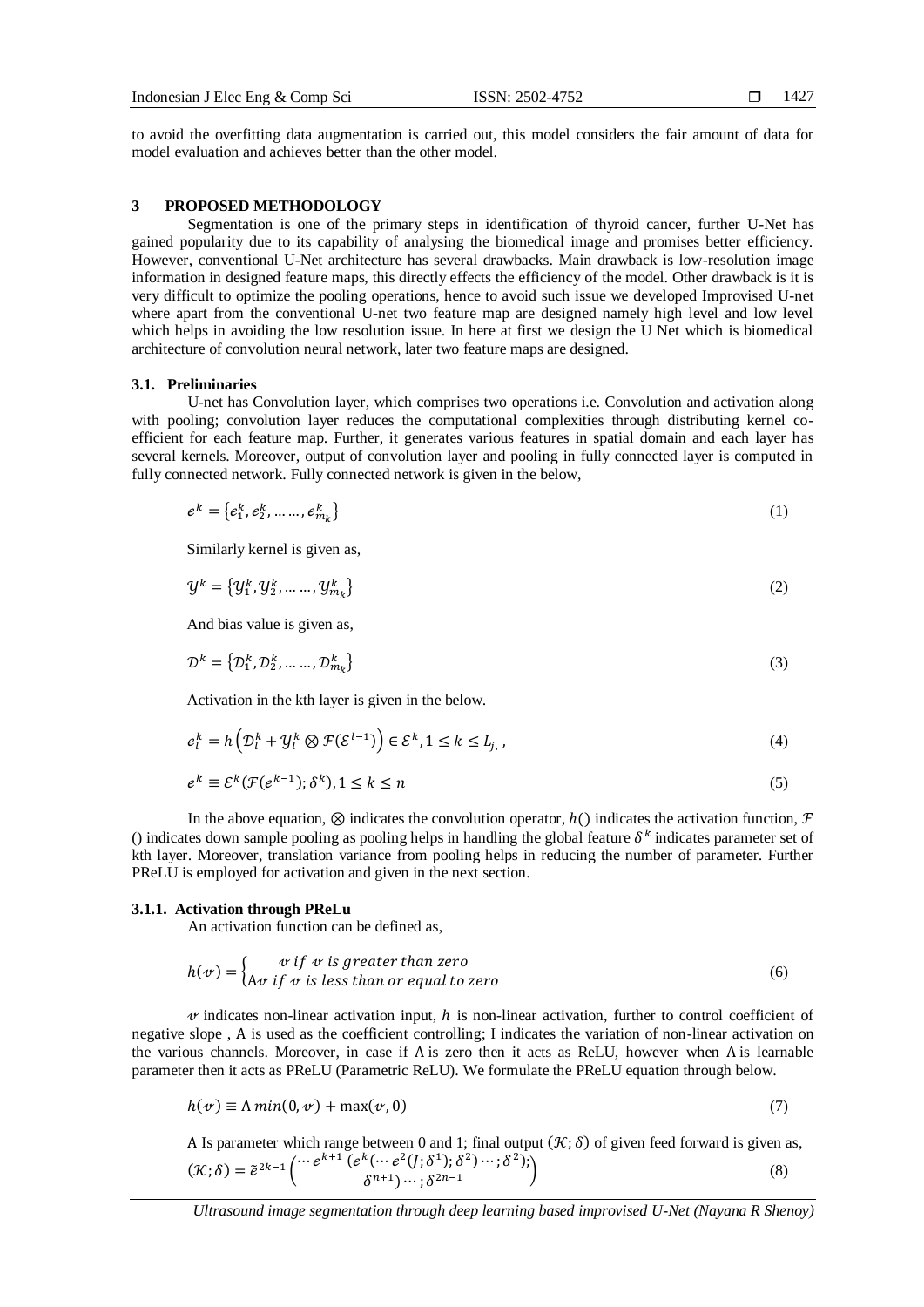K Indicates input signal and  $\delta$  is parameter set, further we compute the decoding part and convolution output  $\tilde{e}^t$  is given as in (9),

$$
\tilde{e}_s^t = h\big(d_t^s + \sigma_t^s \otimes \mathcal{W}(\tilde{e}^{s-1})\big) \in \mathcal{E}^s, 1 \le t \le \mathcal{O}_{s,\tag{9}
$$

$$
\tilde{e}^t = \tilde{\mathcal{E}}^t(\nu_t^s \otimes \mathcal{W}(\tilde{e}^{s-1}); \delta^{n+1}), n+1 \le t \le 2n-1
$$
\n(10)

In the above equation,  $W()$  indicates up pooling which recovers the original matrix size, further convolution kernel is used for decoding and bias value is used for decoding in rth layer, also  $\tilde{e}^{s-1}$  and  $e^{s-1}$  is equal if  $t = n + 1$ .

### **3.2. U-Net**

A simple U-net architecture is shown in figure, where the intermediate level U-Net is applied for low resolution image. In here given input image  $h$  is first filtered using the local filter  $\Xi$ , later it is optimized using the pooling operation  $\Phi$ , further this can be formulated through:

$$
\mathcal{E} = \phi^{PO}(h \circledast \Xi) \tag{11}
$$

( $h \odot$  Ξ)Indicates filtering,  $\phi^{PO}$ indicates pooling operator. Further since U-Net possesses by-pass connection; convolution coefficient is given through the below.

$$
W = M(h \circledast \Sigma) \tag{12}
$$

Where M is computed as,

$$
M = \left[\mathcal{J}\,\phi\phi^{PO}\right] \tag{13}
$$

$$
M^{Trans}M = \mathcal{J} + \phi^{PO}
$$
 (14)

 $\phi \phi^{PQ}$  indicates matrix of rank deficient, considering the average pooling, these matrix are formulated as v,

$$
U = [h \odot \Xi \phi \phi^{PO} h \odot \Xi)] \tag{15}
$$

$$
\check{h} = \mathcal{B}^{-1} \sum_{j=1}^{p} \left( h \circledast \Xi_j \circledast \Gamma_j + \phi \phi^{PO} \left( h \circledast \Xi_i \right) \circledast \delta_j \right) \tag{16}
$$

#### **3.2.1. Improvised U-Net**

U-Net is one of the popular base network, used for segmentation in bio medical image segmentation, however it has problem of low resolution as low resolution might cause smoothing of object boundaries, hence to avoid that we employ high level feature and low level feature. In here we adopt the U net and improvised in Figure 2 to achieve absolute ROI, further to achieve that proposed methodology uses two novel feature map, one is for High Level feature and another is for low level feature.

Considering the drawbacks of normal U-Net we have designed Improvised U-Net architecture, Improvised U-Net maintains the huge receptive field using the tight wavelets, i.e. here non-local transform  $\phi^{PQ}$  is applied instead of general pooling operation. Moreover the filter bank is given through the below.

$$
\Phi = [\mathcal{R}_1 \dots \dots \dots \dots \mathcal{R}_m] \tag{17}
$$

The below equation shows the tight filter bank where  $R_n$  indicates sub-bank operator for given scalar c which is greater than zero.

$$
\Phi \Phi^{PO} = \sum_{n=1}^{m} \mathcal{R}_n^T \mathcal{R}_n = \mathcal{E} \mathcal{I} \tag{18}
$$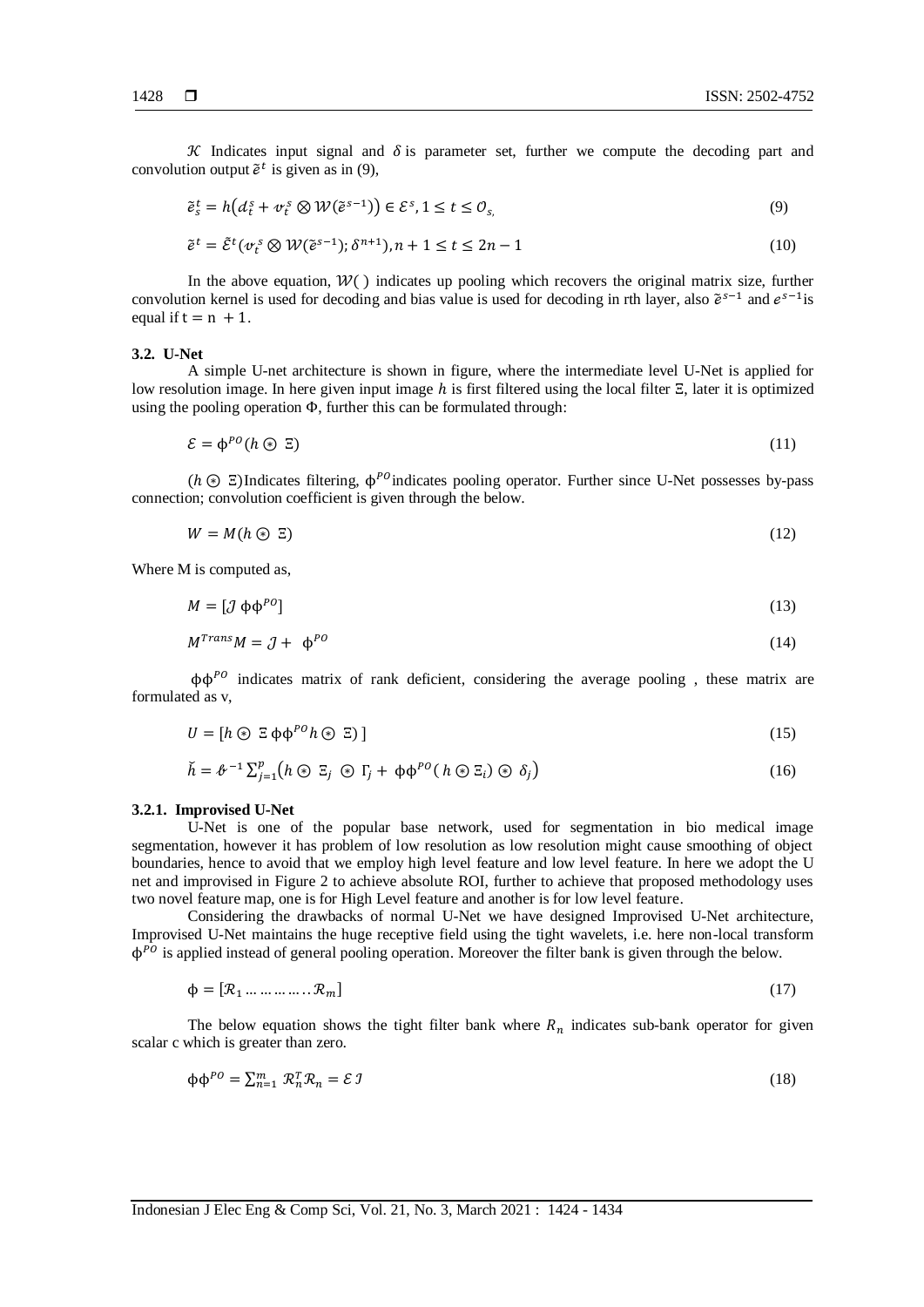

Figure 2. Improvised U-Net

Further convolution coefficient is written by:

 $W = Z(h \odot \Xi)$  (19)

Where,

$$
Z = [J R_1 \dots \dots R_n]^T
$$
  
\n
$$
\mathcal{E} = h \oplus \Xi
$$
  
\n
$$
Q_n = C \mathcal{R}_n^T
$$
  
\n
$$
J = R_n \mathcal{R}_n^T
$$
  
\n(21)

Improvised U-Nets uses residual path for avoiding the low resolution information, however in improvised U-Nets places its residual path after pooling, this helps in achieving the high resolution information. Further to achieve we use adaptive filter, permeation rate is defined is given by:

$$
PR = \begin{cases}\n-0.5, \text{if } NM_y(\mathcal{U}, A) < 0.01 \\
\frac{\Sigma_{\mathcal{U}, A \in obj}(\mathcal{U}, A) NM_y(\mathcal{U}, A)}{\Sigma_{\mathcal{U}, A \in obj}|\text{abel}(\mathcal{U}, A) NM_x(\mathcal{U}, A)}, \text{otherwise,} \\
\end{cases} \tag{22}
$$

In (22),  $NM_x$  indicates normalized feature map after the residual path and  $NM_y$  indicates feature map after residual path; label indicates the object binary mask. In improvised U-Net, up sampling is carried by the de-convolution layer in residual operation and residual path at skip connection easily filters the size based information which is given by:

$$
e_{s,t}^{n+1} = h(y_{s,t}^{k+1} \otimes^S \mathcal{F}(e^{k-1}) + c_{s,t}^{k+1}) \in e_s^{k+1}
$$
\n(23)

$$
\mathcal{E}_{s,t}^{n+1} = \check{\mathcal{E}}_s^{k+1}(\mathcal{F}(e^{k-1}); \delta_s^{k+1})
$$
\n(24)

$$
e_{q,r}^{n+1} = h(y_{q,r}^{k+1} \otimes (e^{k-1} - e_s^{k+1}) + c_{q,r}^{k+1}) \in e_q^{k+1},\tag{25}
$$

$$
e_{s,t}^{n+1} \equiv \varepsilon_q^{k+1} \big( e^{k-1} - e_v^{k+1}; \delta_q^{k+1} \big), \tag{26}
$$

*Ultrasound image segmentation through deep learning based improvised U-Net (Nayana R Shenoy)*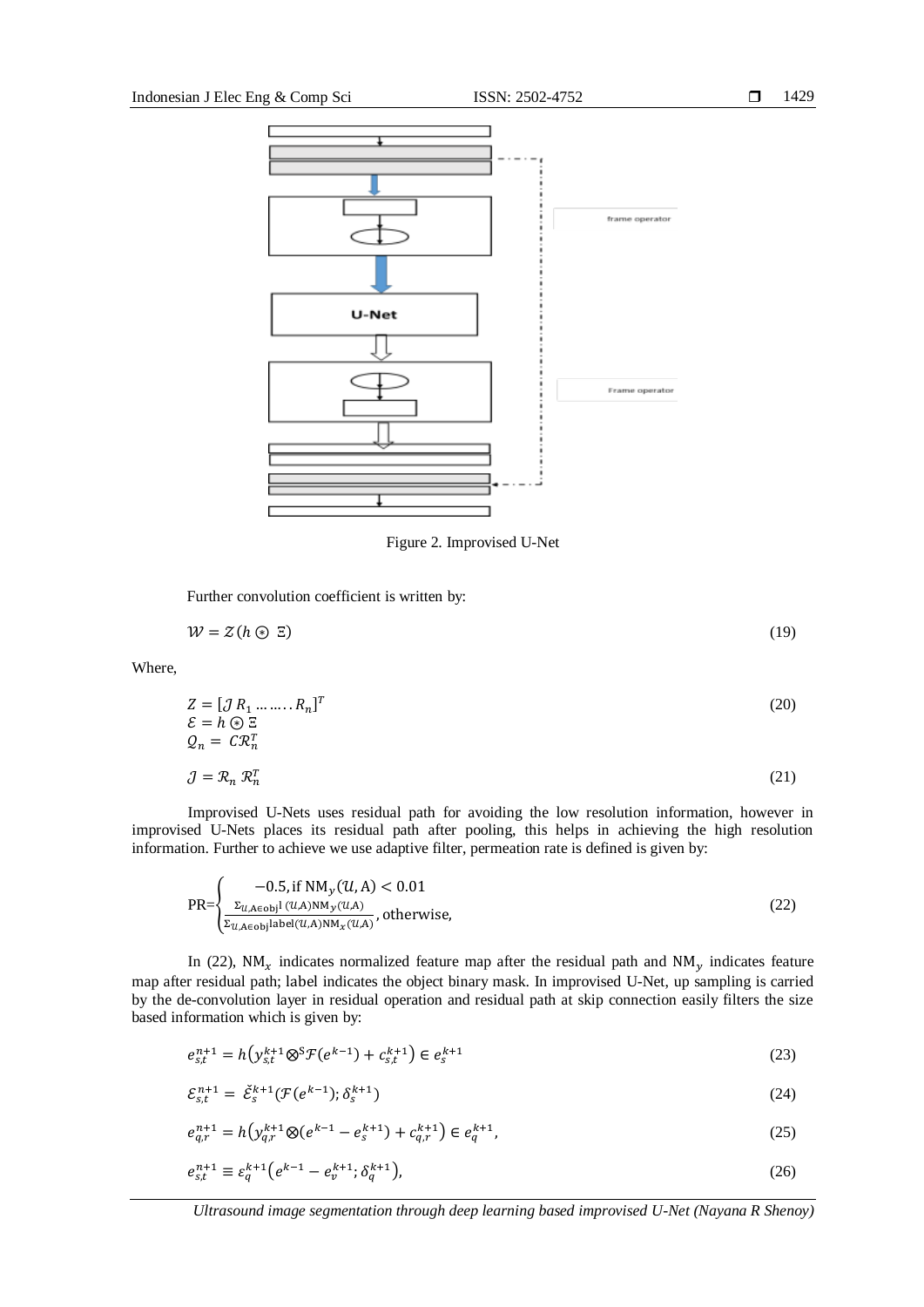$\varepsilon_q^{k+1}$  indicates object dependent up sampling,  $\varepsilon_r^{k+1}$  indicates network output. Meanwhile above equation provides the output after the skip connection respectively. Further  $\delta_q^{k+1}$  indicates parameter set,  $c_{s,t}^{k+1}$  indicates bias value of vth kernel,  $y_{q,r}^{k+1}$  indicates weight of vth kernel. Similarly, the above parameter is used in other equation for l th kernel and r bias value.

# **3.3. High level and low level feature map**

Moreover feature map for High level are generated after the residual pass and extracts the given edge information for high-level feature, further this is formulated in the below.  $r_{IUN}^{n+1}$  is proposed image before the convolution of layer k+1, this is given in the below.

$$
r_{IUN}^{n+1} = W\big(\mathcal{E}^n(\mathcal{F}(d^{k-1});\delta^k)\big) \oplus \mathcal{E}_u^{n+1}(e^{n-1} - e_s^{n-1};\delta_u^{n+1})
$$
\n(27)

High-level feature map is given through below,

$$
\begin{aligned} \n\mathcal{F}_{IUN}^{n+1} &= \mathcal{W}\big(\mathcal{E}^n(\mathcal{F}(d^{k-1});\delta^k)\big) \oplus \mathcal{E}_u^{n+1}(e^{n-1} - e_{low}^{n-1};\delta_u^{n+1})\\ \n\text{where } e_v^{n+1} \equiv e_{low}^{n-1} \n\end{aligned} \tag{28}
$$

For the low level feature, feature map do not have problem of resolution issue and can used for global feature extraction, IUN indicates Improvised U-Net.

$$
\mathcal{F}_{IUN}^{n+1} = \mathcal{W}\big(\mathcal{E}^n(\mathcal{F}(d^{n-1});\delta^k)\big) \oplus \mathcal{E}_t^{n+1}(e^{n-1};\delta_t^{n+1})
$$
\nwhere  $e_u^{k+1} = 0$  (29)

Further these both feature are combined to achieve the better probable detection of Region of interest. Moreover in the next section Improvised U-Net is evaluated. In any deep learning-Neural network, there are high probability of overfitting a training dataset, hence we use dropout which is given in next section.

# **3.4. Optimization through dropout**

In this section we tend to optimize the loss function, which avoids the overfitting; Moreover dropout is the particular regularization method which approximates huge dataset with various architecture parallel. Furthermore in optimization process several number of layers are dropped out i.e. it is temporarily removed with its all outgoing and incoming connections.

Moreover considering the above hidden layer denoted by  $\mathcal N$  and index of hidden layer denoted by  $n \in \{1, \dots, N\}$ . In here  $\mathcal{A}^{(n)}$  and  $\mathcal{B}^{(n)}$  indicates input and output respectively.  $\mathcal{V}^{(n)}$  indicates the weights of layer n and  $\ell^{(n)}$  indicates biases at layer n.

$$
a_p^{(n+1)} = d_p^{n+1} + \mathcal{V}_p^{(n+1)} \mathcal{V}^l
$$
\n(30)

$$
v_p^{(n+1)} = h(a_p^{n+1})
$$
\n(31)

Hence, the feed forward of network with dropout is described by:

$$
t_i^{(n+1)} \sim g
$$
  
\n
$$
\tilde{\phi}^{(n)} = v^{(l)} * t^{(n)}
$$
  
\n
$$
a_p^{(n+1)} = \theta_i^{l+1} + \mathcal{V}_i^{(n+1)} \tilde{\alpha}^{(n)}
$$
  
\n
$$
\theta_i^{(l+1)} = h(a_p^{(n+1)})
$$
\n(32)

In collective equation,  $t^{(n)}$  indicates independent random variable of bernouli,  $\check{\phi}^{(n)}$  indicates thinned output created through  $y^{(l)}$ . These thinned output is used as the intermediate layer of input and it is applied to each layer for the larger network. Moreover through above process network is thinned or capacity is reduced, which avoids the overfitting Further derivatives of backpropagation is applied to this network for better learning. Once the model is trained through improvised U-Net and optimized through dropout layer, proposed model is evaluated considering various metrics and it is carried out in next section of this research work.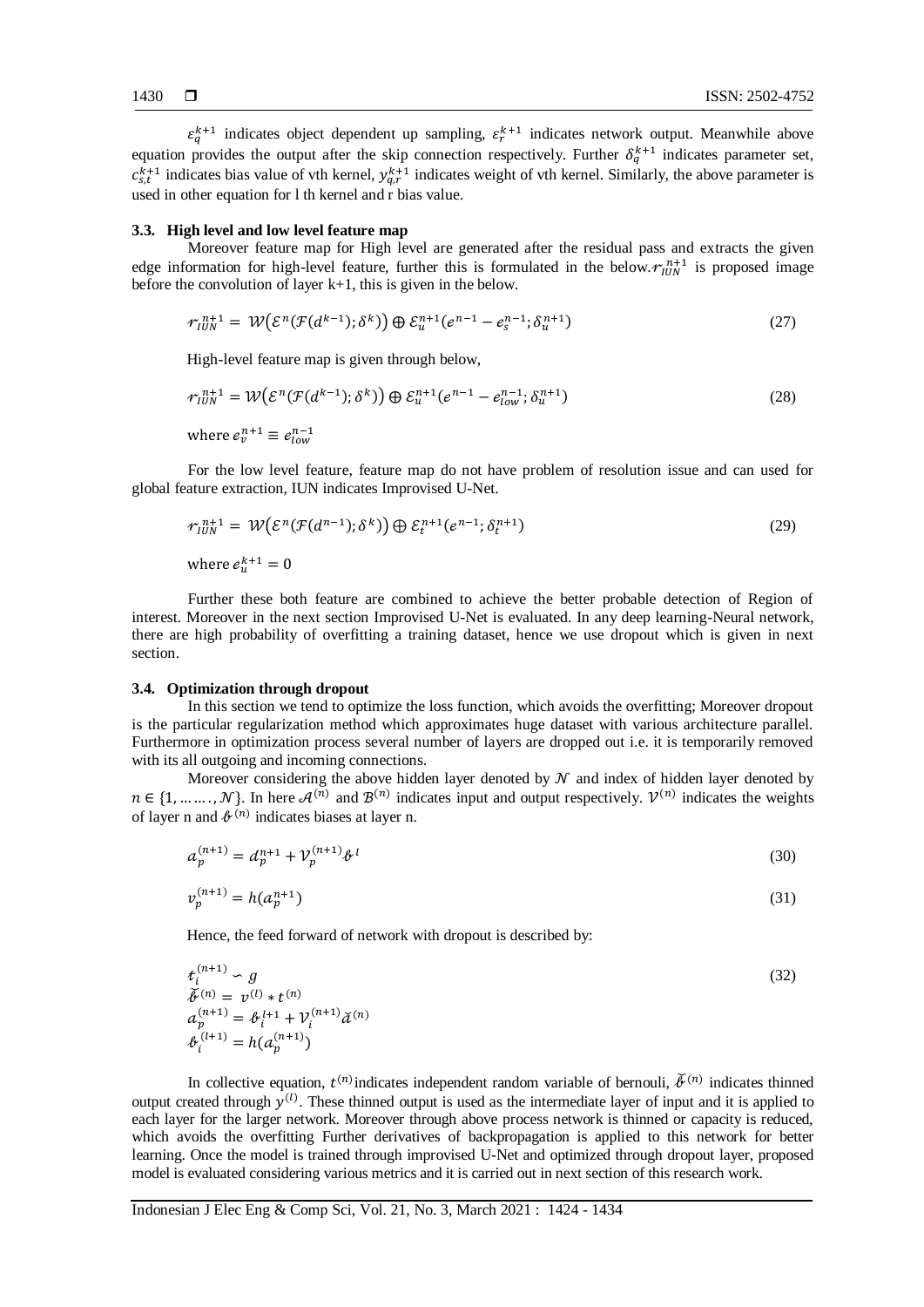# **4 PERFORMANCE EVALUATION**

In this section we evaluate Improvised U-Net method, further in order to evaluate we have considered the ideal system configuration of windows 10 operating system packed with 8GB RAM, 2GB NVidia graphics with 1TB of Hard disk. Moreover, MATLAB is used as programming language with 2016b version.

# **4.1. Dataset description**

In any machine learning based algorithm dataset plays a major role as data require for model training needs to be sufficient enough to perform the model. In here, we have used standard dataset from the open access Digital Database of thyroid ultrasound images from the Universidad Nacional de Colombia Laboratory [25]. Further, this dataset is utilized for computation of proposed model. Moreover, dataset comprises 92 images of thyroid ultrasound, out of theses 42 were from female and 50 from male from different age group. Moreover, these images were captured through TOSHIBA linear transducer and extracted from ultrasound video sequence. These thyroid nodules images are stored in ultrasonography model, which includes whole diagnostic description and annotation of thyroid lesions. Further, these are carried out under supervision of two radiologist expert using the TI-RADS lexicon. Proposed Improvised U-Net is evaluated using various performance metric such as accuracy, F1-score, Dice coefficient and true positive. Dice coefficient depicts the similarity measure between the ground truth and area predicted, these metrics range from 0 to 1. The more the value is closure to 1, the better the model efficiency.

# **4.2. Roi comparison**

Various methodologies proposed in [25-28] are used for comparative analysis. In this section, comparative analysis is carried out based on the ROI which is shown in Table 1, further the comparison is shown considering two images Table 1 comprises three column, first column shows the original image given in dataset, second column shows the ground truth of original image, third column is ROI achieved through the existing model [28] and fourth column shows the ROI achieved for Improvised U-Net model. Further through the Table 1 we observed there is huge difference in the ROI structure of existing model and ground truth, this is occurred due to the image quality used in the segmentation process of existing model whereas our model is nearer to the ground truth.



Table 1. comparison of ROI with existing methodology along with ground truth

*Ultrasound image segmentation through deep learning based improvised U-Net (Nayana R Shenoy)*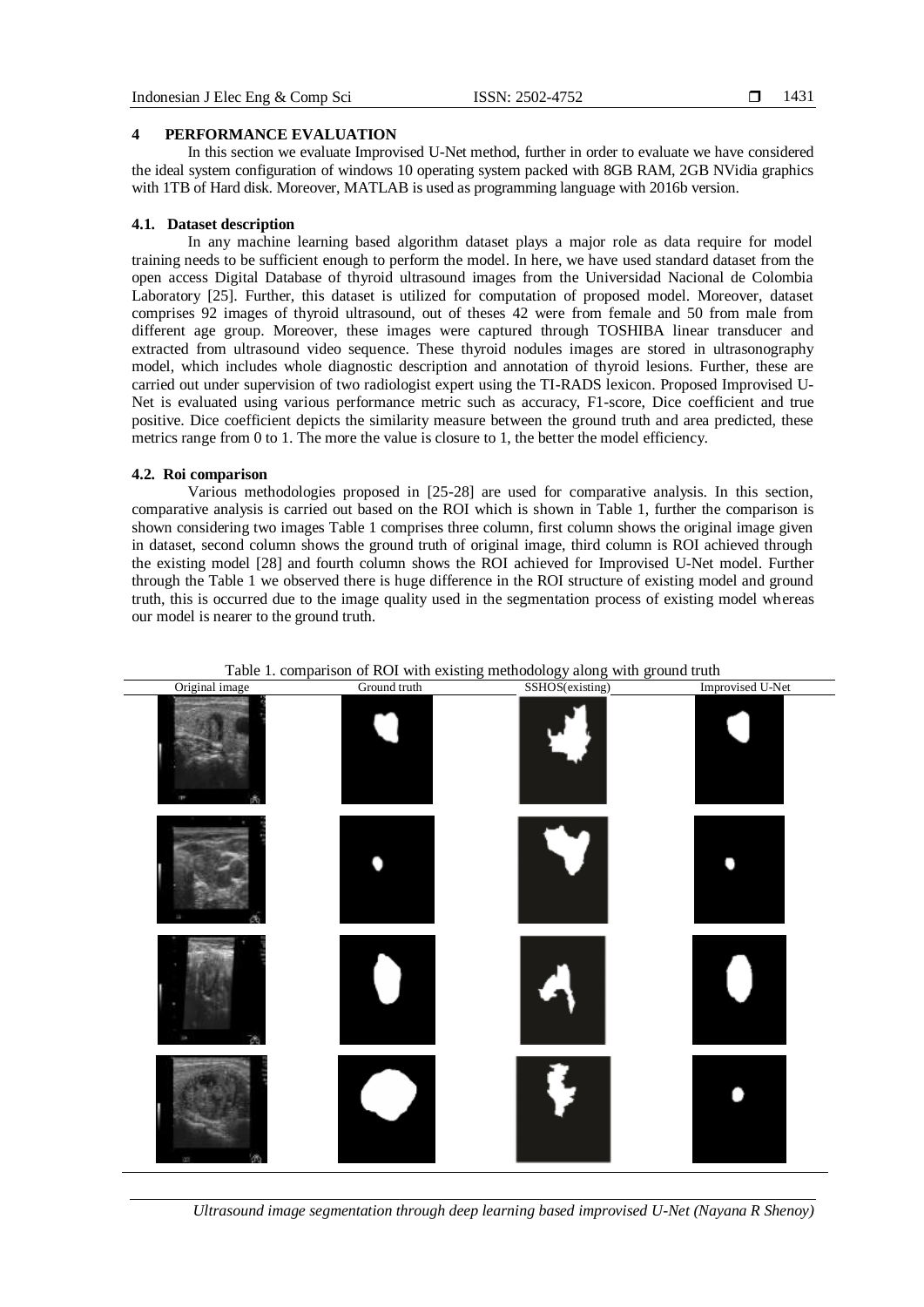# **4.3. True positive**

A true positive is defined as an outcome where the proposed model predicts the positive class of particular model. Precisely, True positive is calculated as the ratio of positive prediction to the total number of positive. Furthermore Figure 3 presents the comparison of various methodology with proposed model and comparative analysis shows that [26] achieves only 52.26 % of true positive rate, although [27] and NDRLS [25] achieves 93.51 and 95.44 respectively, still it underperforms. Further, existing 96.44 % of true positive rate whereas Improvised U-Net achieves nearly absolute true positive rate of 98.95 %.



Figure 3. Comparison of various methodology considering true positive rate

# **4.4. Dice coefficient**

In segmentation, Dice Coefficient is an evaluation metric which is used for gauging the similarity between two given image. In general Dice coefficient is ratio of 2\* AoO (Area of overlap) to total number of pixels in given images. Figure 4 shows the comparison of various existing model with proposed Improvised U-Net model, in here [26] achieves least dice coefficient pf 67.93, [27] achieves 80.85, existing model SSHOS achieves 92.24, NDRLS achieves 94.2 whereas proposed model achieves 95.60.



Figure 4. Comparison of various methodology considering dice coefficient metrics

# **4.5. Accuracy, F1-measure and specificity**

Accuracy is one of the important performance metric measure in classification process; accuracy presents the correctly predicted model, further it is defined as ratio of number of sample correctly predicted to the total number of samples. Moreover this can be formulated through the below.

$$
accuracy = \frac{CP}{TS}
$$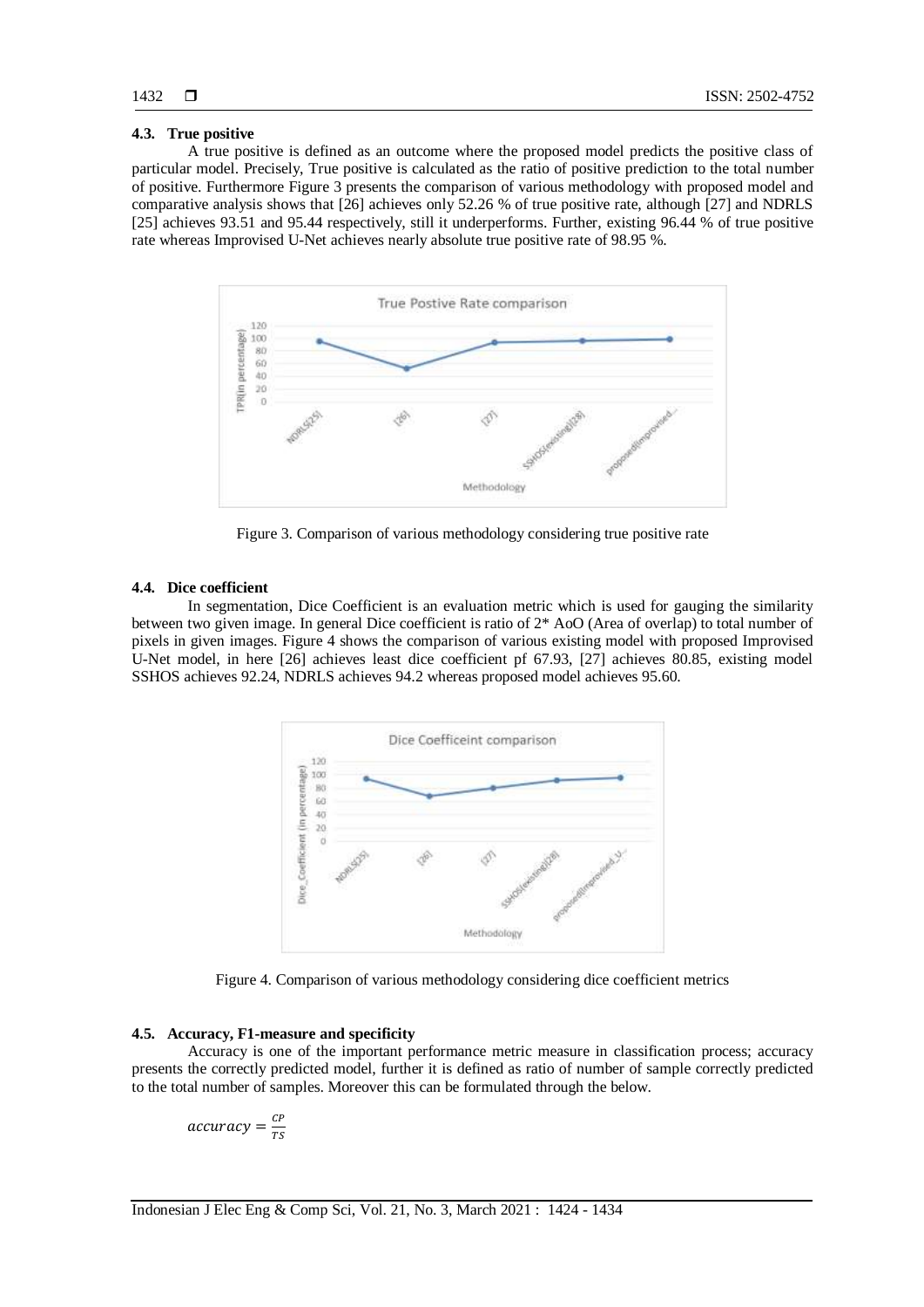Where CP the number of is correct prediction and  $TS$  is total number of samples. Evaluation of various metrics is tabulated in Table 2. Our model achieves the accuracy of 98.39 %.

F1 score is measurement of test's accuracy; further F1 measure is computed using precision and recall. In general, we can say that F1 measure is the harmony mean of precision and recall. Improvised U-Net achieve F1-score of 91.87. Specificity which is also known as TNR (true negative rate) is measure of given portion of absolute negatives which are correctly classified, it is one of the highly appreciated and popular metrics in biomedical field. Higher value of specificity indicates better efficiency of model, in here. Through the comparative analysis it is observed that our model not only performs better in terms of comparative analysis but also considers the various parameter which is mostly ignored by other segmentation methodology.

| Table 2. Evaluation of various metrics |                                |
|----------------------------------------|--------------------------------|
| Performance Metrics                    | Value observed (in percentage) |
| Accuracy                               | 98.395                         |
| F1-Meaure                              | 0.918762                       |
| Specificity                            | 0.98744                        |

# **5 CONCLUSION**

Thyroid segmentation is one of the essential precursor for several quantitative analysis for thyroid disease. However, segmentation is major challenging considering the existence of similar structure such as lymph node, ambiguous boundary, low contrast and signal to noise ratio. Further, it has inhomogeneous appearance this makes more difficult for segmentation and thus it is classified as patch classification task. In this paper considering the U-Net advantage, we develop an improvised U-Net for segmentation of Ultrasound image, in here we develop two feature map namely high level feature and low level feature for better resolution and better information regarding the image; further we deploy dropout layer for optimizing the performance and achieve better metrics. Improvised U-Net is evaluated on standard dataset of DDTI considering performance metrics like true positive, specificity, F1-measure and accuracy through the performance analysis it is observed that improvised U-Net achieves accuracy of 98.39%, F1-measure of 91.87, Dice Co-efficient of 95.60 and true positive rate which is better than any existing model till the date this research is carried out. Although our proposed model achieves better in terms of defined metrics, still there are several area such as considering further large dataset and other metrics.

# **REFERENCE**

- [1] K. Bibbins-Domingo, ``Screening for thyroid cancer: US preventive services task force recommendation statement,'' *Jama*, vol. 317, no. 18, pp. 1882-1887, 2017.
- [2] Bikas and K. D. Burman, "Epidemiology of thyroid cancer,'' in *The Thyroid and Its Diseases*, M. Luster, L. Duntas, and L. Wartofsky, Eds. Basel, Switzerland: Springer, pp. 541-547, 2019.
- [3] Smriti Sahu, Maheedhar Dubey, Mohammad Imroze Khan, "Comparative Analysis of Image Enhancement Techniques for Ultrasound Liver Image," *International Journal of Electrical and Computer Engineering (IJECE)*, vol. 2, no. 6, pp. 792~797 ISSN: 2088-8708, 2012.
- [4] V. Kumar, J. M. Webb, A. Gregory, M. Denis, D. D. Meixner, M. Bayat, D. H. Whaley, M. Fatemi, and A. Alizad, "Automated and real-time segmentation of suspicious breast masses using convolutional neural network,'' *PLoS ONE*, vol. 13, no. 5, 2018, Art. no. e0195816.
- [5] F. Milletari, S.-A. Ahmadi, C. Kroll, A. Plate, V. Rozanski, J. Maiostre, J. Levin, O. Dietrich, B. Ertl-Wagner, K. Bötzel, and N. Navab, "Hough- CNN: Deep learning for segmentation of deep brain regions in MRI and ultrasound,'' *Comput. Vis. Image Understand.*, vol. 164, pp. 92-102, 2017.
- [6] J. Yang, L. Tong, M. Faraji, and A. Basu, "IVUS-net: An intravascular ultrasound segmentation network,'' 2018, *arXiv:1806.03583*. [Online]. Available[: http://arxiv.org/abs/1806.03583](http://arxiv.org/abs/1806.03583)
- [7] C. Azzopardi, Y. A. Hicks, and K. P. Camilleri, "Automatic carotid ultrasound segmentation using deep convolutional neural networks and phase congruency maps,'' in *Proc. IEEE 14th Int. Symp. Biomed. Imag. (ISBI)*, pp. 624-628, 2017.
- [8] Koundal D, Gupta S, Singh S, "Automated delineation of thyroid nodules in ultrasound images using spatial neutrosophic clustering and level set," *Appl Soft Comput,* vol. 40, pp. 86-97, 2016.
- [9] SavelonasMA, Iakovidis DK, Legakis I,Maroulis D, "Active contours guided by echogenicity and texture for delineation of thyroid nodules in ultrasound images," *IEEE Trans Inf Technol Biomed,* vol. 13, no. 4, pp. 519-527, 2009.
- [10] Bhargav Bhatkalkar, Abhishek Joshi, Srikanth Prabhu, Sulatha Bhandary, "Automated fundus image quality assessment and segmentation of optic disc using convolutional neural networks," *Home*, vol. 10, no. 1, 2009.
- [11] BrijeshN.Shah1, JayminK.Bhalani2, "Comparative analysis and implementationof structured edge active contour," *International Journal of Electrical and Computer Engineering (IJECE)*, vol. 10, no. 2, pp. 1842~1848, 2020, ISSN: 2088-8708, DOI: 10.11591/ijece.v10i2.pp1842-1848.